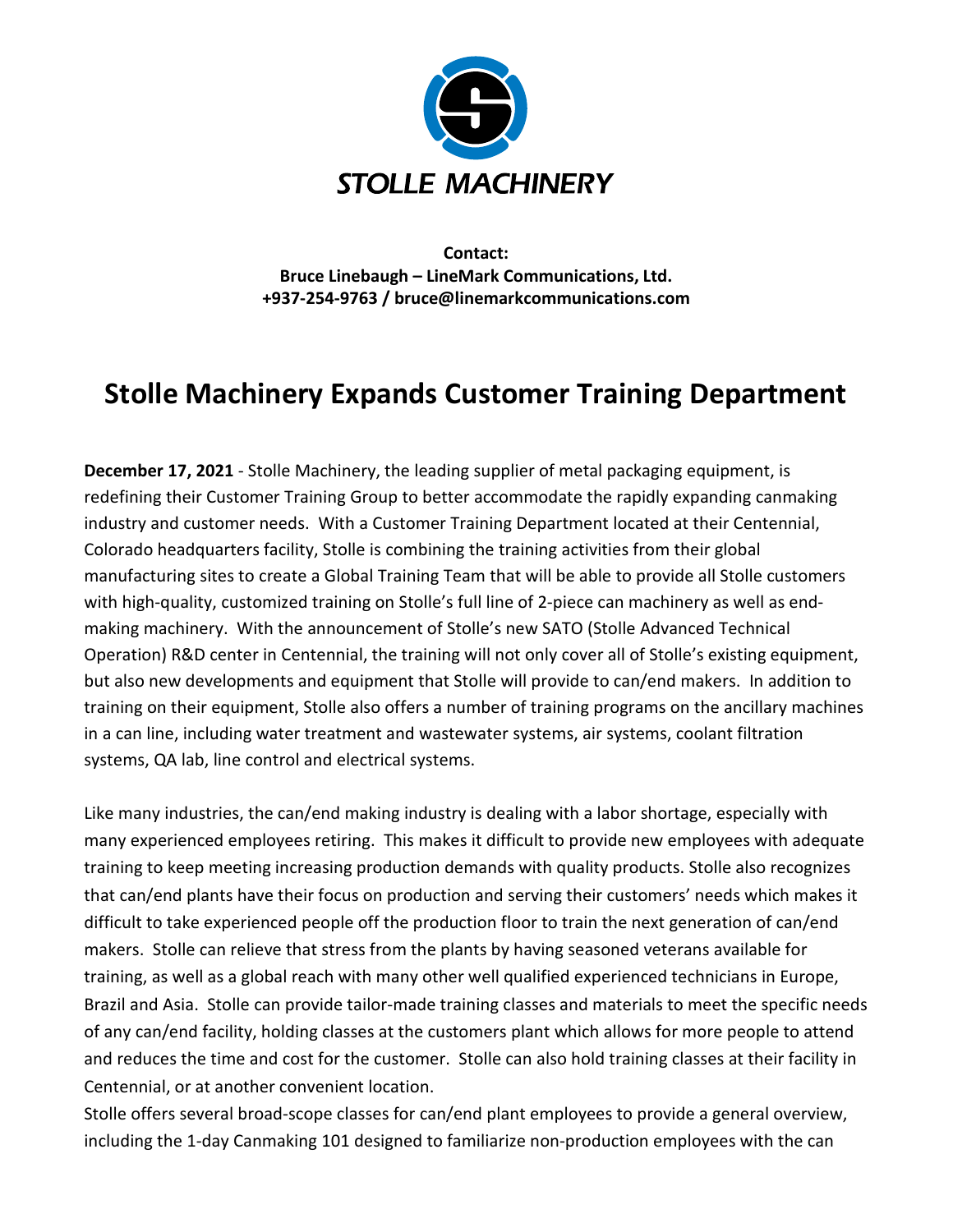making process and the various machines involved. The 2-day Canmaking 102 class is designed to provide more detailed training to new production employees – it covers the Canmaking 101 information and goes into more details on each of the machines in the production line. Stolle's Basic Can Tooling class covers details on tooling for cuppers, bodymakers and necker/flanger machines.

For more information about Stolle Customer Training classes, please contact Training Coordinator Layla Helton at +720-592-3067 o[r Layla.Helton@stollemachinery.com](mailto:Layla.Helton@stollemachinery.com)

# # #



*Stolle Trainer Champ Caul*



*Stolle Trainer Bill Synyard*